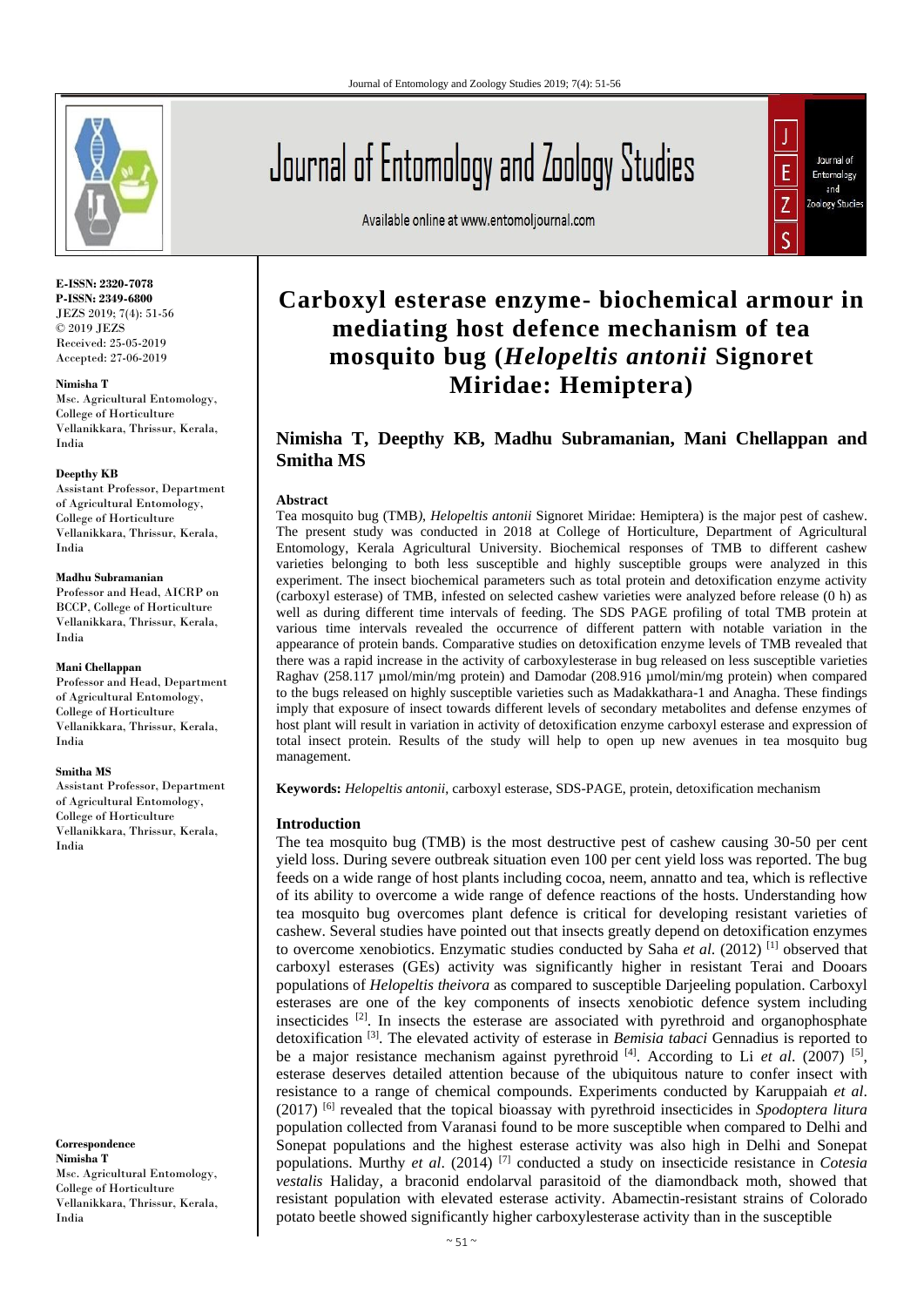#### Journal of Entomology and Zoology Studies

strain [8]. Analysing defensive enzymes is one of the methods to study the reason for tolerance in insects. Variation of detoxification enzyme activity of TMB as well as change in insect protein content in response to plant secondary metabolites were analysed in this study.

#### **Materials and Methods**

# **Rearing of tea mosquito bug (Helopeltis antonii Sign.)**

The tea mosquito bugs were collected from Cashew Research Station, Madakkathara, Kerala. Adult bugs were collected using test tubes, which were brought to the laboratory and released in pairs of males and females in cages (60×60×90 cm) for egg laying. Cashew seedlings with new flushes were provided for feeding and oviposition. Nymphs hatched out were collected and reared in separate boxes following standard protocol  $[9]$ . First generation adult females were collected in test tubes and prestarved for 3 hour. After the end of prestarvation, each adult insect was allowed to feed individually on to three month old grafts of selected varieties. Insect samples were taken at different time intervals (0, 6, 24, 48 and 72 hours) for studying host pest interaction.

#### **Varieties used for the experiment**

Three month old cashew grafts of four varieties were used for the study. The varieties selected included Anagha and Madakkathara-1, reported as highly susceptible to TMB as well as Raghav and Damodar reported as less susceptible to TMB.

Evaluating detoxification mechanism in tea mosquito bug TMB adult females were collected before as well as at 6, 24, 48 and 72 hours after feeding and total protein and carboxyl esterase analysis were carried out as per the standard protocols <sup>[10, 11]</sup>. Total protein profiling was also carried out by following SDS PAGE.

#### **Sample preparation**

Individual adult female TMB was homogenized using pestle and mortar in 500µl of sodium phosphate buffer (pH 7.4). The homogenate was centrifuged at 10,000 rpm for 20 min at 40C. The supernatant was collected and stored in deep freezer (- 200C) as 50 µl aliquots until estimation.

# **Protein estimation**

Total insect protein was quantitatively estimated by following the method of Lowry *et al.* (1951)  $[10]$ . From the supernatant prepared 50 μl was taken and 2.5 ml reagent C (Reagent A: 2% sodium carbonate in 0.1N NaOH, Reagent B: 0.5% copper sulphate solution in 1% sodium potassium tartarate solution, Reagent C: Mixture of 50 ml of solution A and 1 ml of solution B, prepared just prior to use) was added. The reaction mixture was incubated for 10 min, following which 250 μl reagent D (Reagent D: Folin-ciocalteu reagent (FCR): The commercial FCR was diluted in 1:1 ratio with distilled water before use) was added and again incubated for 30 min. The readings were taken at 660 nm using spectrophotometer (Model: Carry -60 UV vis). The protein content was calculated from the standard graph prepared by using bovine serum albumin (fractionV) and expressed in mg/ml.

#### **Protein profiling by sodiumdodecylsulfate- poly acrylamide gel electrophoresis (SDS- PAGE)**

The total protein analysed by SDS-PAGE by following the standard protocol  $[12]$ . The gel concentrations used were 4 per cent stacking gel and 8 per cent resolving gel.

### **Gel casting**

The gel plates were thoroughly cleaned with water and wiped with tissue paper. Master plate  $(10.5 \times 10.5)$  and base plate (10.5×10.5) were assembled properly and fixed on casting unit. The leakage was checked by adding water in between the plates using a micro pipette. The water was removed and wiped with tissue paper. Resolving gel was prepared and suddenly poured into one corner of the glass mould to make a gel of 7cm height, without air bubble. For removing bubbles on the surface gently added a layer of water with micropipette. The overlay of water was decanted after polymerization (approximate 25-30 min) and pour stacking gel solution prepared as mentioned above and a well comb was introduced at the top of stacking gel and allowed to polymerize the gel for 30 min.

#### **Sample loading**

Sample protein (10μg/10μl) from crude insect homogenate was taken in eppendorf tube and boiled with treatment buffer/dye (5 ml dye for 15 ml sample) at 1000C for 5 min in a water bath. After, the comb was removed the wells were cleaned with double distilled water. The casted gel was mounted on electrophoretic apparatus. The electrophoresis tank buffer was added to buffer chamber of the electrophoretic apparatus. The samples were gently loaded in to each well using a micropipette. The marker protein (4μl) was also added in first well for the reference.

# **Running the gel**

The electrophoretic apparatus was connected to power supply unit. Initially, a voltage of 60 V was applied (for stacking gel) until the dye enters the resolving gel. Then the voltage was increased to 100 V. The unit was allowed to run until the tracking dye reaches bottom of the gel (7cm). Then the power supply was stopped. The plates were separated carefully and the stacking gel removed. Resolving gel was carefully transferred to staining box by rinsing with water.

# **Silver staining**

The gels was immersed in fixing solution and kept under shaking for 1 h. The same step was repeated by changing the solution and fixed for 14 h. The gel was then washed in ethanol (30 %) for 10 sec and repeated two times. Then it was washed with deionized water. The gel was then transferred to the pretreatment solution and taken out within 1 min. It was again washed in deionized water thrice for 30 sec, and impregnated in silver nitrate (0.2%) for 20 min in a shaker, followed by washing twice for 10 sec. It was dipped in developing solution for 5 -10 min until clear band appeared with appropriate intensity. The gel was quickly transferred in to stop solution for 30 min followed by washing twice in deionized water.

#### **Carboxyl esterase assay**

Esterase assay was carried out by the method described by van Asperen (1962)<sup>[11]</sup>.

#### **Preparation of α-naphthol standard**

Stock solution of α-naphthol (10 mM) was prepared by dissolving α-naphthol 0.03605 g in 25 ml methanol. From this, working standards of varying concentrations (400 μmol, 800 μmol, 1200 μmol, 1600 μmol, 2000 μmol ) were prepared by pipetting out different aliquots (10μl, 20 μl, 30 μl, 40 μl, 50 μl and 60 μl) and made up to 1 ml with methanol. To this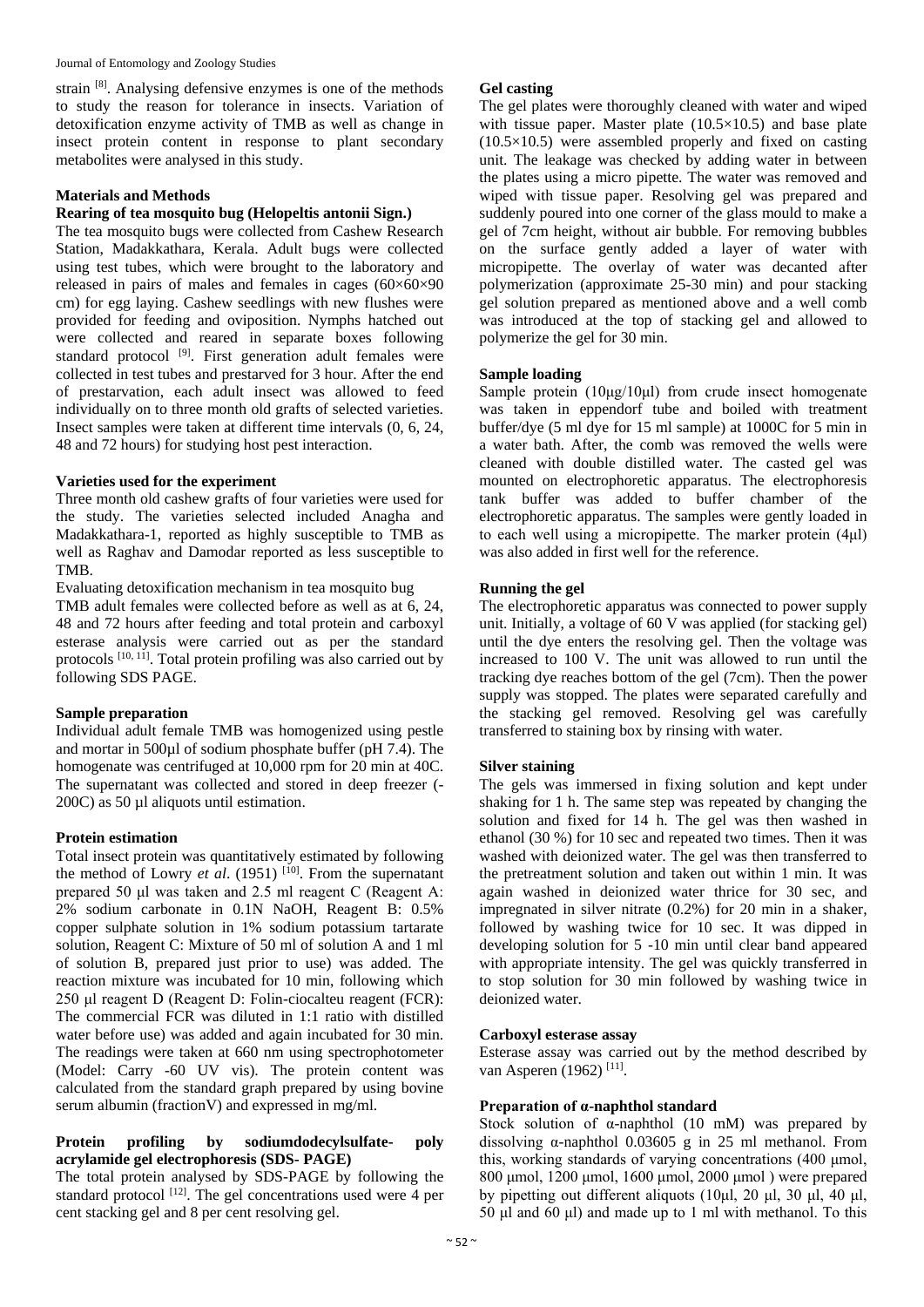one ml of standard, 2 ml of extraction buffer (sodium phosphate buffer pH 7.4) was added. Phosphate buffer alone served as blank. The mixture was incubated at 30 0C for 30 min with constant stirring. Dye solution containing 22.5 mg fast blue RR salt in 2.25 ml distilled water and 5% SDS in distilled water (2:5 v/v) was added (0.05ml). The reaction mixture was incubated at 370C for 10 min for the colour development. The intensity of red colour was read at 600 nm absorbance in spectrophotometer. The calibration curve was prepared with OD values and corresponding concentration of alpha naphthol formed.

# **Sample preparation**

Insect sample (3mg) was homogenized in sodium phosphate buffer (pH 7.4), and centrifuged at 10,000 rpm for 20 min at 40C to remove coarse materials. The supernatant was taken for enzyme assay. To 0.1 ml enzyme extract 1 ml 30 mM  $\alpha$ naphthyl acetate (enzyme substrate) dissolved in acetone (0.028 g  $\alpha$ - naphthyl acetate in 5 ml acetone) was added. Other steps of enzyme analysis were carried out.

# **Results**

#### **Protein**

The highest mean protein content of 0.895 mg/ml was observed in bug released on the less susceptible variety Raghav and the lowest protein was observed in TMB released on less susceptible Damodar (Table 1). The bugs released on less susceptible Raghav consistently had higher protein content compared to the unfed plants throughout the study except at 24 hour after release. The less susceptible Damodar had 54 per cent reduction in protein content when compared to the protein content of unfed TMB, while insect samples from Anagha registered significant reduction in protein content after 72 hour of exposure.

# **Protein profiling by SDS PAGE**

Analysis of total crude protein from 0-24 hour old adult female TMB exposed to different time intervals (0, 6, 24, 48, and 72 hours) showed the distinct expression of about 3-5 stained protein bands with molecular weight ranging from 17- 75 kDa.

The analysis also revealed that variation in level of expression was noticed in different samples at different intervals of exposure. Tea mosquito bug fed on cashew varieties showed distinct protein bands majority ranging from 11-17 kDa, 17- 20 kDa, and 25-35 kDa compared to control (0 hour of exposure) which is very evident from the gel image as black coloured thick bands during all the exposure intervals (6, 24, 48, and 72 hours). In TMB fed on Raghav, additional band of 48-63 kDa were expressed after 48 and 72 hours of feeding. In case of TMB fed on Anagha, one additional band of 75-100 kDa was expressed during 72 hour of exposure.

Protein band ranging from 35-48 kDa was found to be over expressed in TMB fed on Madakathara-1 after 6 hour and one additional band of 48-63 kDa was expressed after 72 hour of exposure.

#### **Carboxyl esterase activity**

Bugs released on Damodar alone showed six fold increase in CaE activity over that of unfed bugs (278.683 µmol/min/mg protein) (Table 2). Twenty four hour after release, bugs from both Raghav and Damodar, with esterase specific activity of 859.683 and 500.464 µmol/min/mg protein respectively, showed significant increase over corresponding values at 6

hour after release. However Anagha and Madakkathara-1 recorded the lowest enzyme activities (32.674 µmol/min/mg protein and 55.463 µmol/min/mg protein respectively). The bugs exposed to the less susceptible Raghav again recorded the highest esterase activity (189.803 µmol/min/mg protein) at 48 hour after exposure. This was significantly superior to the corresponding enzyme activities of other three varieties, which were on par with each other. Seventy two hours after release, bugs exposed to all varieties except Anagha showed comparable esterase specific activity, and was significantly higher than that of Anagha (43.050 µmol/min/mg protein).

The mean esterase activity recorded highest for TMB released on less susceptible variety Raghav (258.117 µmol/min/mg protein) and observed lowest for TMB released on highly susceptible variety Anagha (53.377 µmol/min/mg protein). Irrespective of varieties the highest mean enzyme activity

observed at 24 hour of TMB release and lowest observed for unfed TMB.

## **Discussion**

#### **Insect protein**

There was significant variation in protein content of bugs fed on different cashew varieties. Bugs exposed to the less susceptible Damodar alone showed an increase in protein content after six hours. Protein content showed a significant increase after 24 hour only in case of Anagha.

In spite of the pronounced difference in protein content of exposed bugs over time, there was a clear pattern in the response of both the sets of varieties. The protein content in bugs exposed to less susceptible Damodar and Raghav was lowest after 24 hour before registering an increase at 48 hour. On the other hand bugs released on highly susceptible Madakkathara-1 and Anagha recorded highest protein content after 24 hour, then there was a sharp drop followed by an equally sharp increase in protein content. But it would be premature to ascribe the above variation to any specific cause; it could be that the variations in protein content of bugs on highly susceptible varieties correspond to the feeding bout of tea mosquito bug.

After 6 hour of release insect samples from Raghav showed a significant increase in protein content, this could be due to increased feeding. The highest protein content was observed in bug fed on Anagha after 24 hour and in Madakkthara-1 after 72 hour. This could be due to enhanced detoxification enzyme activity.

Since crude protein of insect included metabolic protein as well as detoxification enzymes the exact role of insect protein towards over coming plant defence mechanisms could not able to reveal from this study.

# **Protein profiling by SDS PAGE in TMB**

The electro phoretic pattern of total TMB protein at different time intervals revealed notable variations in the appearance of bands. In the case of whole body homogenate of single adult unfed female TMB (0-24 hour old), the protein bands of  $\sim 63$ kDa and 35-48 kDa were appeared. When the exposure time proceeded, protein bands ranging from 17-75 kDa appeared. This is in conformity with the study conducted by Ayyangar and Rao  $(1990)$  <sup>[13]</sup>, where they observed that S. litura when exposed to azadirachtin showed disappearance of few protein bands and appearance of new bands. The reason behind variation in insect protein expression might be due to influence of plant products on endocrine glands of insect, which will cause changes in level of protein. Certain extra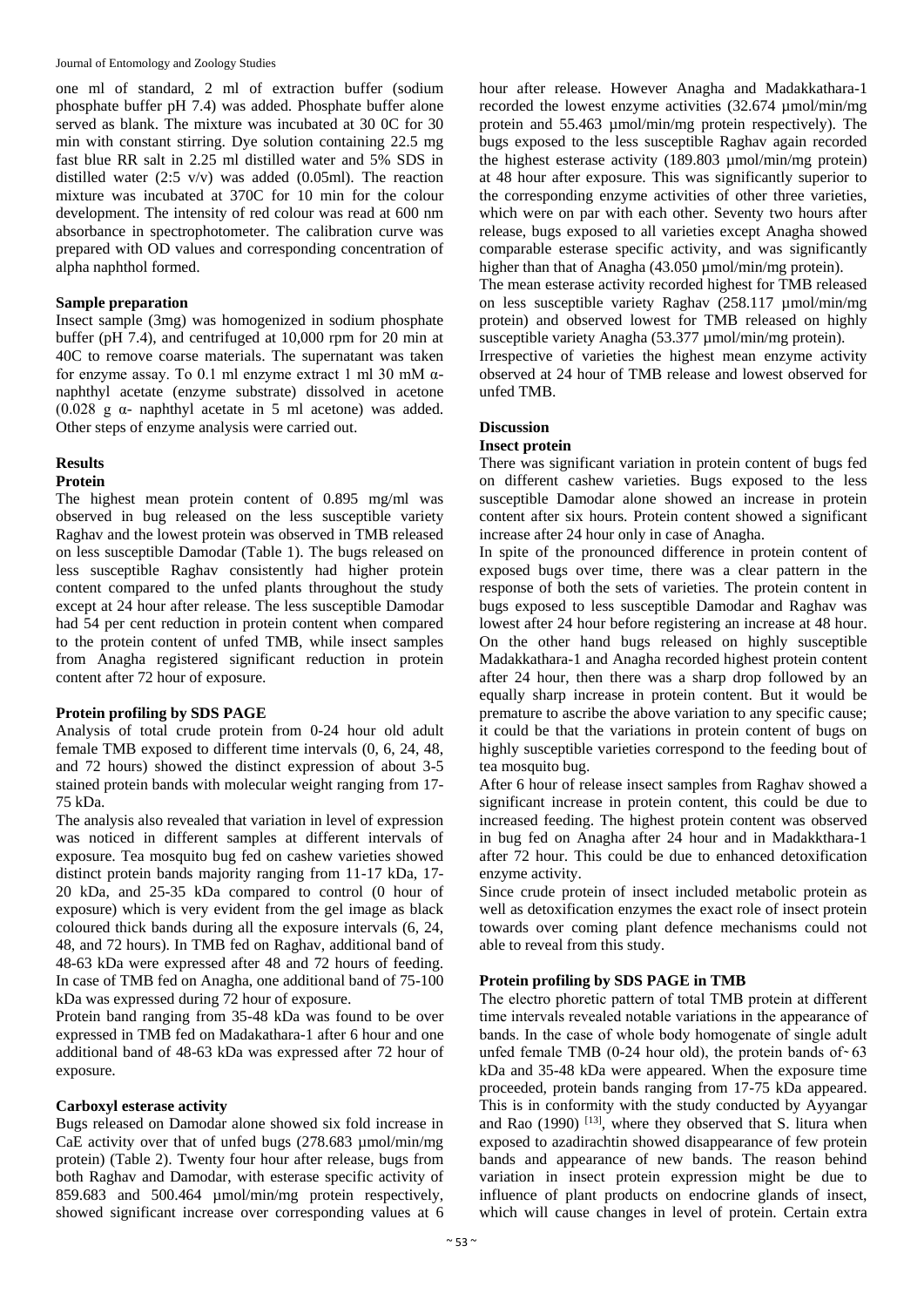#### Journal of Entomology and Zoology Studies

bands appeared after exposure of insect to host plant. Chen and Levenbook (1996) <sup>[14]</sup> observed appearance and disappearance of protein bands during insect development. SDS PAGE results of three cereal aphid species suggest that three different protein bands might be corresponding to three subunits. The molecular weight of subunits ranged from 24,000 to 28,500 Da. As GST is made of several subunits it may be able to detoxify several allelochemicals [15]. All these studies are pointing towards the fact that protein profile in insects will vary depending on exposure of insects to certain xenobiotics. More detailed studies with Native PAGE has to be carried out, to identify the exact protein bands corresponding to the detoxification enzymes present in TMB. Carboxyl esterase (CarE)

There was an overall increase in the CarE activity of studied bugs released on all the four varieties upon post feeding. This might be due to exposure of the insect to secondary metabolites present in the plant sap. Inductions of esterase based detoxification mechanism in presence of allelochemicals have been reported in several insects [16].

Bugs fed on both the less susceptible varieties Damodar and Raghav, showed significant increase in the enzyme activity upon post feeding, with peak values being registered at 24 hour after exposure. The enzymatic activity was much lower in case of bugs exposed to the highly susceptible Madakkathara-1 and Anagha. Peak CarE activity was reached only after 48 hour after exposure. This again is in agreement with the categorization of above varieties. The greatest resistance offered by the less susceptible Damodar and Raghav could be due to higher level of secondary metabolites in the varieties, which led to induced production of detoxifying enzymes by the bugs feeding on the varieties. TMB fed on less susceptible Raghav (859.683 µmol/min/mg protein) and Damodar (500.464 µmol/min/mg), having highest esterase activity at 24 hour of feeding meanwhile the phenolic content of these varieties are high. From this, it could be inferred that the insect utilizes most of its energy for detoxification of secondary metabolites present in plants. This is in agreement with the previous findings of Shah *et al*,  $(2014)$  <sup>[17]</sup>, where they found that the general esterase activity of Helopeltis theivora increased when it was reared on

secondary metabolite rich Mikania micrantaha Kunth when compared to that reared on tea. Another reason for increased specific activity of CarE is due to the induction of inactive forms present in insect upon exposure to secondary metabolites. Esterase present in insects has got different forms that will get induced in the presence of allelochemicals leading to changes in susceptibility of insect towards insecticides [12] .

The mean specific activity of CarE in TMB infested on less susceptible varieties viz., Raghav and Damodar was found to be high when compared to TMB fed on highly susceptible Anagha and Madakathara-1. This could be due to the fact that less susceptible varieties are richer in tannins and phenols. The insect has to produce biochemical armours like detoxification enzymes to overcome plant defence. Any kind of stress viz., allelochemicals or insecticides may result in over production of esterase enzymes. These results are in agreement with the findings of Saha *et al*. (2012) [1], where they reported that enhanced esterase activity in H. theivora exposed to insecticidal spray when compared to bugs collected from non-sprayed area.

#### **Conclusion**

The role of insect detoxification enzymes in overcoming plant defence is well established. Analyzing defensive enzymes is one of method to study the reason for tolerance in insects. Over production of detoxification enzymes as well as change in insect protein content in response to plant secondary metabolites (tannin and phenol) were analysed in this study. Carboxylesterase (CarE), was found to be enhanced upon TMB feeding and showed variation with respect to the susceptibility status of the varieties. Even though, there was variation in level of total insect protein, since crude protein of insect included metabolic protein as well as detoxification enzymes, the exact role of insect protein towards over coming plant defence mechanisms could not able to reveal from this study. For that further studies with purification and exact identification of protein bands are required. The enhanced levels of detoxification enzymes in TMB indicate plasticity of the pest against host plant defense and chance of resistance development against synthetic insecticides.

**Table 1:** Variation in total insect protein of TMB on exposure to selected cashew varieties

|                                                  | Mean protein content (mg/ml) after different hours of feeding |       |                 |       |       | Mean  |  |
|--------------------------------------------------|---------------------------------------------------------------|-------|-----------------|-------|-------|-------|--|
|                                                  | 0 <sub>h</sub>                                                | 6 h   | 24 <sub>h</sub> | 48 h  | 72 h  |       |  |
| <b>Less susceptible varieties</b>                |                                                               |       |                 |       |       |       |  |
| Raghay                                           | 0.833                                                         | 1.046 | 0.152           | 1.294 | 1.149 | 0.895 |  |
| Damodar                                          | 0.833                                                         | 0.689 | 0.491           | 0.621 | 0.382 | 0.604 |  |
| <b>Highly susceptible varieties</b>              |                                                               |       |                 |       |       |       |  |
| Anagha                                           | 0.833                                                         | 0.784 | 1.659           | 0.352 | 0.075 | 0.790 |  |
| Madakathara-1                                    | 0.833                                                         | 0.790 | 0.836           | 0.417 | 0.863 | 0.748 |  |
| Mean                                             | 0.833<br>0.827<br>0.785<br>0.671<br>0.617                     |       |                 |       |       |       |  |
| CD for varieties:<br>0.0933                      |                                                               |       |                 |       |       |       |  |
| 0.1044<br>CD for period of infestation:          |                                                               |       |                 |       |       |       |  |
| CD for variety x period of infestation:<br>0.208 |                                                               |       |                 |       |       |       |  |

**Table 2:** Variation in carboxyl esterase specific activity of TMB on exposure to selected cashew varieties

|                                     | Mean carboxyl esterase specific activity (µmol/min/mg protein) after different hours of feeding |         |         |         |         |         |  |
|-------------------------------------|-------------------------------------------------------------------------------------------------|---------|---------|---------|---------|---------|--|
|                                     | 0 h                                                                                             | 6 h     | 24h     | 48 h    | 72 h    |         |  |
| Less susceptible varieties          |                                                                                                 |         |         |         |         |         |  |
| Raghay                              | 47.319                                                                                          | 60.244  | 859.683 | 189.803 | 133.522 | 258.117 |  |
| Damodar                             | 47.319                                                                                          | 278.683 | 500.464 | 53.920  | 164.194 | 208.916 |  |
| <b>Highly susceptible varieties</b> |                                                                                                 |         |         |         |         |         |  |
| Anagha                              | 47.319                                                                                          | 55.178  | 32.674  | 88.666  | 43.050  | 53.377  |  |
| Madakathara-1                       | 47.319                                                                                          | 55.981  | 55.463  | 88.526  | 141.728 | 77.804  |  |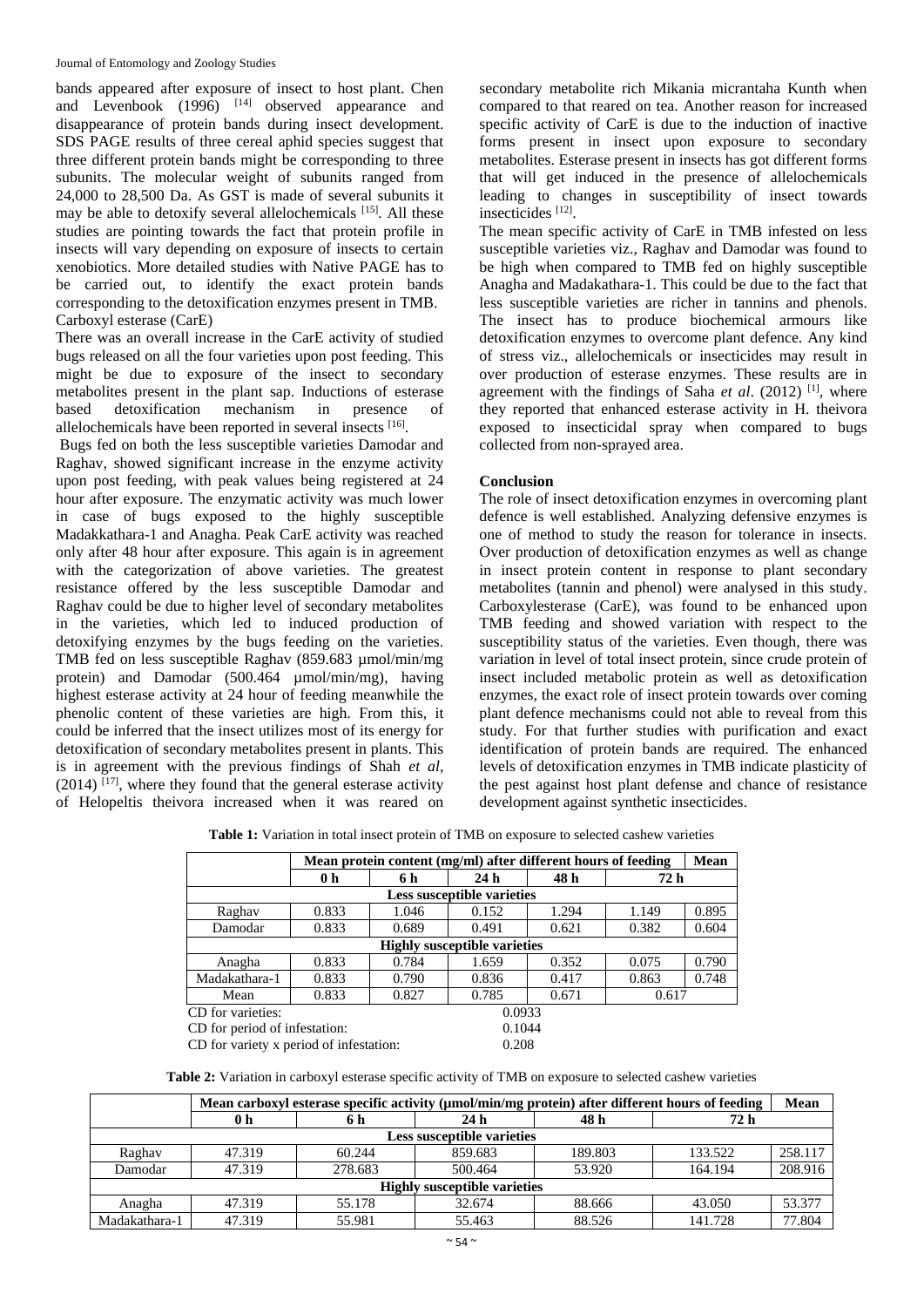Journal of Entomology and Zoology Studies

| Mean                                     | 47.319 | 12.521 | 362.071 | 105.229 | ' 20.624 |
|------------------------------------------|--------|--------|---------|---------|----------|
| CD for varieties :                       |        | 40.025 |         |         |          |
| CD for period of infestation :           |        | 44.749 |         |         |          |
| CD for variety x period of infestation : |        | 89.498 |         |         |          |
|                                          |        |        |         |         |          |





1a. Protein profile of TMB released on Raghav 1b. Protein profile of TMB released on Damodar



1c. Protein profile of TMB released on Anagha 1d. Protein profile of TMB released on Madakkathara-1

**Plate 1:** SDS PAGE for crude protein of TMB after feeding cashew varieties for different intervals Lane L: Prestained protein ladder(5µl) Lane 1: control; Lane 2-6: protein isolated at different time intervals (6 h, 24 h, 48 h and 72 h)(10µl)

# **6. Acknowledgement**

Authors are highly grateful to the Kerala Agricultural University for providing necessary facilities and fund during this research.

# **7. References**

- 1. Saha D, Mukhopadhyay A, Bahadur M. Effect of host plants on fitness traits and detoxifying enzymes activity of *Helopeltis theivora*, a major sucking insect pest of tea. Phytoparasitica 2012; 40(5):433-444.
- 2. Oakeshott J, Claudianos C, Campbell PM, Newcomb RD, Russell RJ, Gilbert LI. Biochemical genetics and genomics of insect esterases. Comprehensive molecular insect sci. 2005; 5(1):43-50.
- 3. Liu Y, Zhang H, Qiao C, Lui X, Feng C. Correlation between carboxylesterase alleles and insecticide resistance in *Culex pipiens* complex from China. Parasite Vect. 2011; 4:228-236.
- 4. Young SJ, Gunning RV, Moores GD. Effects of pretreatment with piperonyl butoxide on pyrethroid efficacy against insecticide resistant *Helicoverpa armigera* (Lepidoptera: Noctuidae) and *Bemisia tabaci*

(Sternorrhyncha: Aleyrodidae). Pest Manag. Sci. 2006; 62:114-119.

- 5. Li X, Schuler MA, Berenbaum MR. Molecular mechanisms of metabolic resistance to synthetic and natural xenobiotics. Annu. Rev. Entomol. 2007; 52:231- 253.
- 6. Karuppaiah V, Srivastava C, Padaria JC, Subramanian S. Quantitative changes of the carboxylesterase associated with pyrethroid susceptibility in *Spodoptera litura* (Lepidoptera: Noctuidae). African Entomol. 2017; 25(1):175-182.
- 7. Murthy KS, Ramya SL, Venkatesan T, Jalali SK, Verghese A. Biochemical basis of insecticide resistance and determination of esterase enzyme patterns in field collected populations of *Cotesia vestalis* (Haliday) (Hymenoptera: Braconidae) from India. Annu. Biol. Res. 2014; 5(11):7-1.
- 8. Argentine JA, Clark M, Lin H. Genetics and biochemical mechanisms of abamectin resistance in two isogenic strains of Colorado potato beetle. Pestic. Biochem. Physiol. 1992; 44:191-207.
- 9. Sundararaju D, John JN. Mass rearing technique for